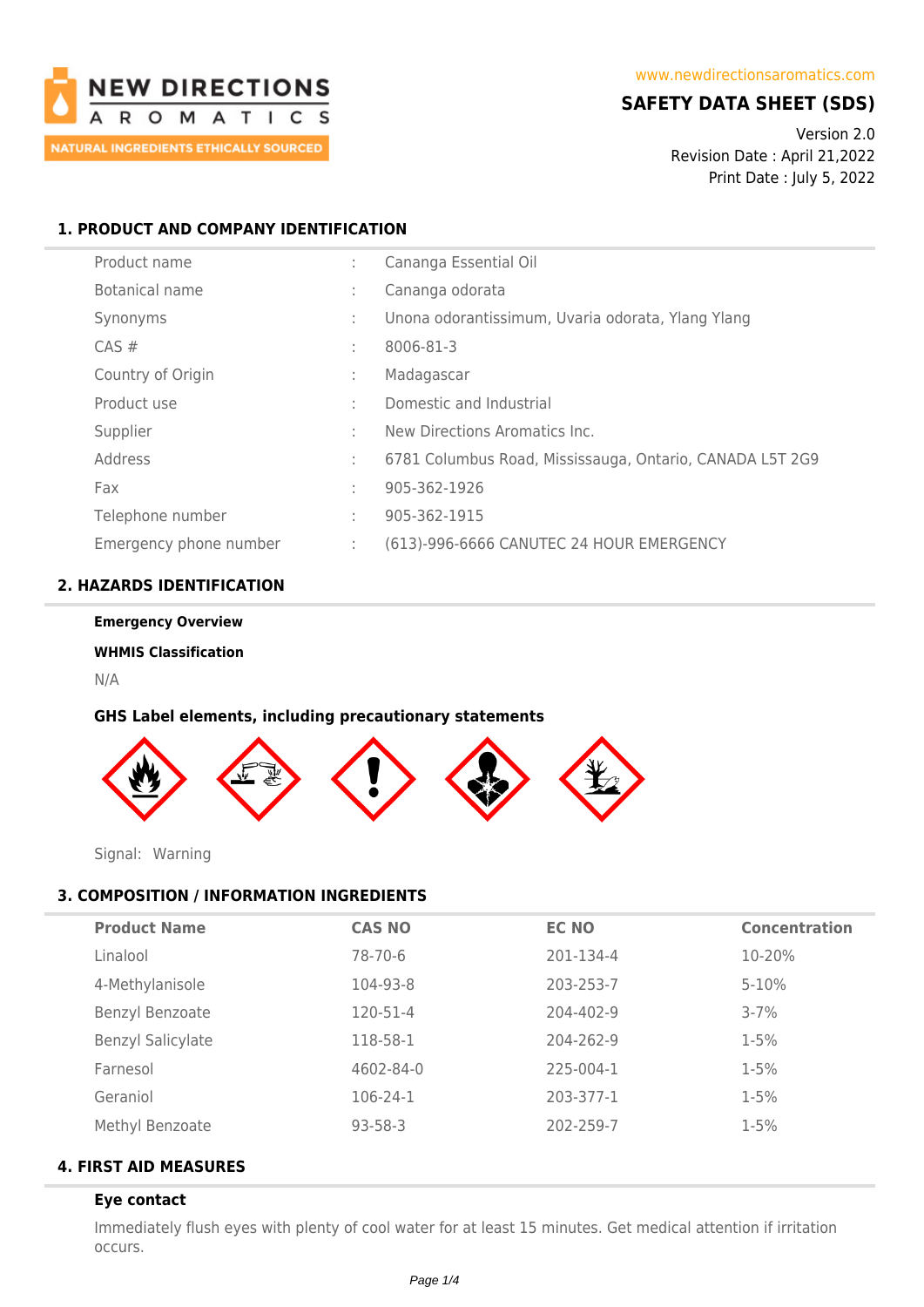## **Skin contact**

Remove contaminated clothing. Wash area with soap and water. If irritation occurs, get medical attention.

## **Inhalation**

If inhaled, removed to fresh air. Get medical attention if symptoms appear.

## **Ingestion**

Seek medical attention or contact local poison control center.

## **5. FIRE FIGHTING MEASURES**

#### **Suitable extinguishing media**

Foam. Dry Powder. Carbon dioxide.

### **Special protective equipment and precautions for fire-fighters**

Wear proper protective equipment. Exercise caution when fighting any chemical fire. Use water spray or fog for cooling exposed containers.

### **Special hazards arising from the substance or its combustible products**

Hazardous decomposition products may be formed at extreme heat or if burned.

#### **Resulting gases**

Carbon oxides.

### **6. ACCIDENTAL RELEASE MEASURES**

### **Personal precautions, protective equipment and emergency procedures.**

Equip clean crew with proper protection. Respiratory protection equipment may be necessary.

#### **Environmental precautions**

Prevent entry to sewers and public waters. Notify authorities if product enters sewers or public waters.

### **Methods and materials for containment and cleaning up**

Clean up any spills as soon as possible, using an absorbent material to collect it. Use suitable disposal containers.

## **7. HANDLING AND STORAGE**

## **Precautions for safe handling**

No direct lighting. No smoking. Ensure prompt removal from eyes, skin and clothing. Wash hands and other exposed areas with mild soap and water before eating, drinking or smoking and when leaving work. Handle in accordance with good industrial hygiene and safety procedures.

### **Conditions for safe storage, including any incompatibilities**

Provide local exhaust or general room ventilation to minimize dust and/or vapour concentrations. Keep container closed when not in use.

## **8. EXPOSURE CONTROLS AND PERSONAL PROTECTION**

#### **Exposure controls**

These precautions are for room temperature handling. Use at elevated temperature or aerosol / spray applications may require additional precautions.

### **Eyes**

Use tightly sealed goggles.

## **Skin**

If skin contact or contamination of clothing is likely, protective clothing should be worn. Use protective gloves.

### **Respiratory**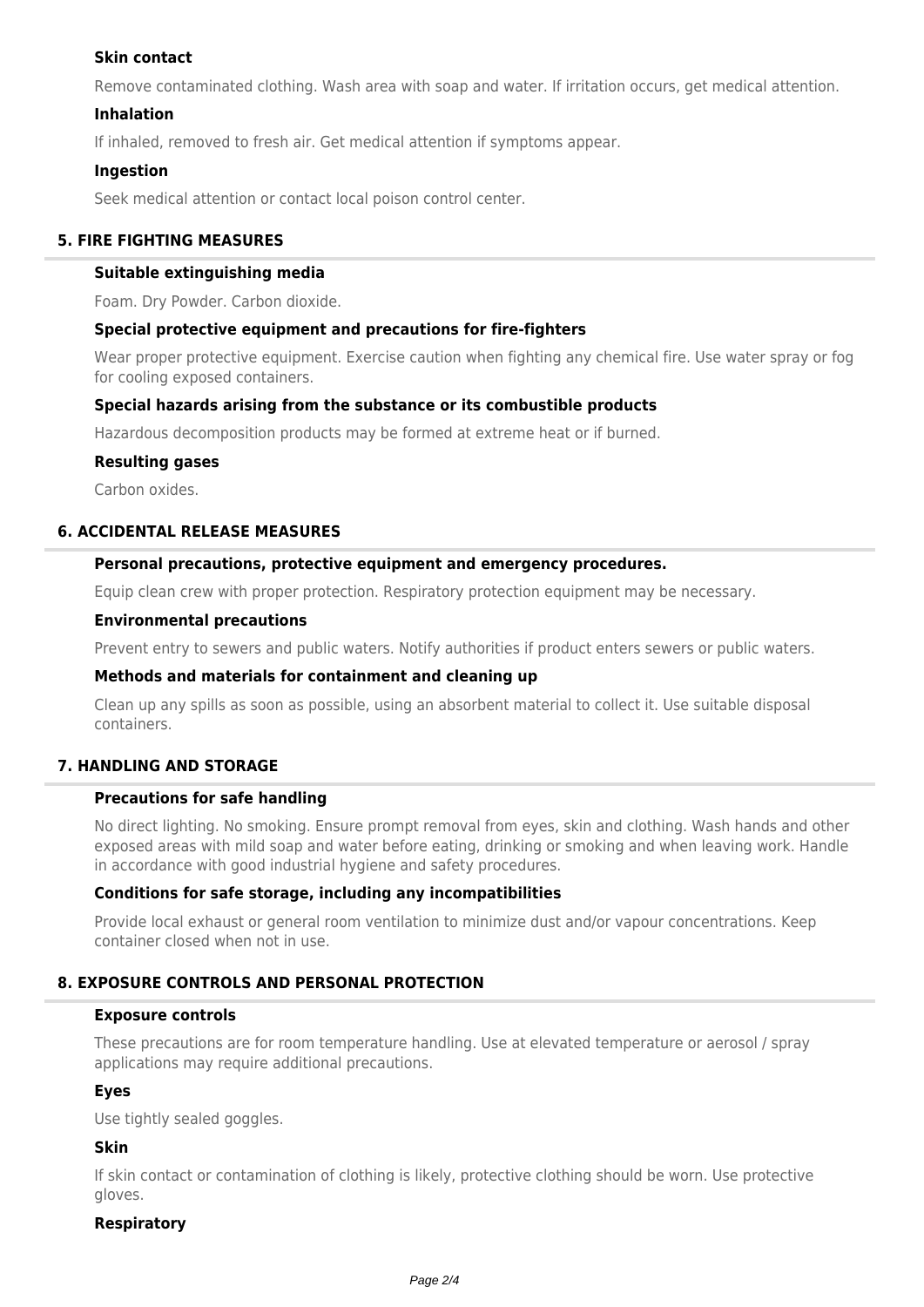In case of insufficient ventilation, wear suitable respiratory equipment.

## **9. PHYSICAL AND CHEMICAL PROPERTIES**

| Appearance       | Pale to golden yellow clear liquid.              |
|------------------|--------------------------------------------------|
| Odor             | Characteristic sweet, exotic, floral odor.       |
| Flash point      | $73^{\circ}$ C                                   |
| Relative density | $0.912 - 0.961$ @ 20°C                           |
| Solubility (ies) | Soluble in alcohol and oils. Insoluble in water. |
| Refractive index | $1.495 - 1.510$ @ 20°C                           |
| Optical rotation | $-63.0 - -15.0$ @ 20 °C                          |
|                  |                                                  |

## **10. STABILITY AND REACTIVITY**

### **Reactivity**

This material presents no significant reactivity hazard.

### **Chemical stability**

Chemically stable.

### **Possibility of hazardous reactions**

Hazardous polymerization will not occur.

#### **Conditions to avoid**

Avoid sparks, flame and other heat sources.

#### **Incompatible materials**

Strong oxidizing agents.

### **Hazardous decomposition products**

Carbon Oxides.

## **11. TOXICOLOGICAL INFORMATION**

#### **Acute toxicity**

Not available.

### **Carcinogenicity**

None of the components of this material are listed as a carcinogen.

### **Chronic toxicity**

May cause allergic reactions on skin.

### **Reproductive toxicity**

No adverse effects on reproduction are known.

#### **Inhalation**

Inhalation of high concentrations of vapor may result in irritation of eyes, nose and throat, headache, nausea, and dizziness.

### **Skin contact**

Adverse skin effects should be prevented by normal care and personal hygiene.

### **Eye contact**

Possible irritation should be prevented by wearing safety glasses.

### **Ingestion**

Low order toxicity causing irritation of the stomach and intestines which results in nausea and vomiting

## **Repeated exposure**